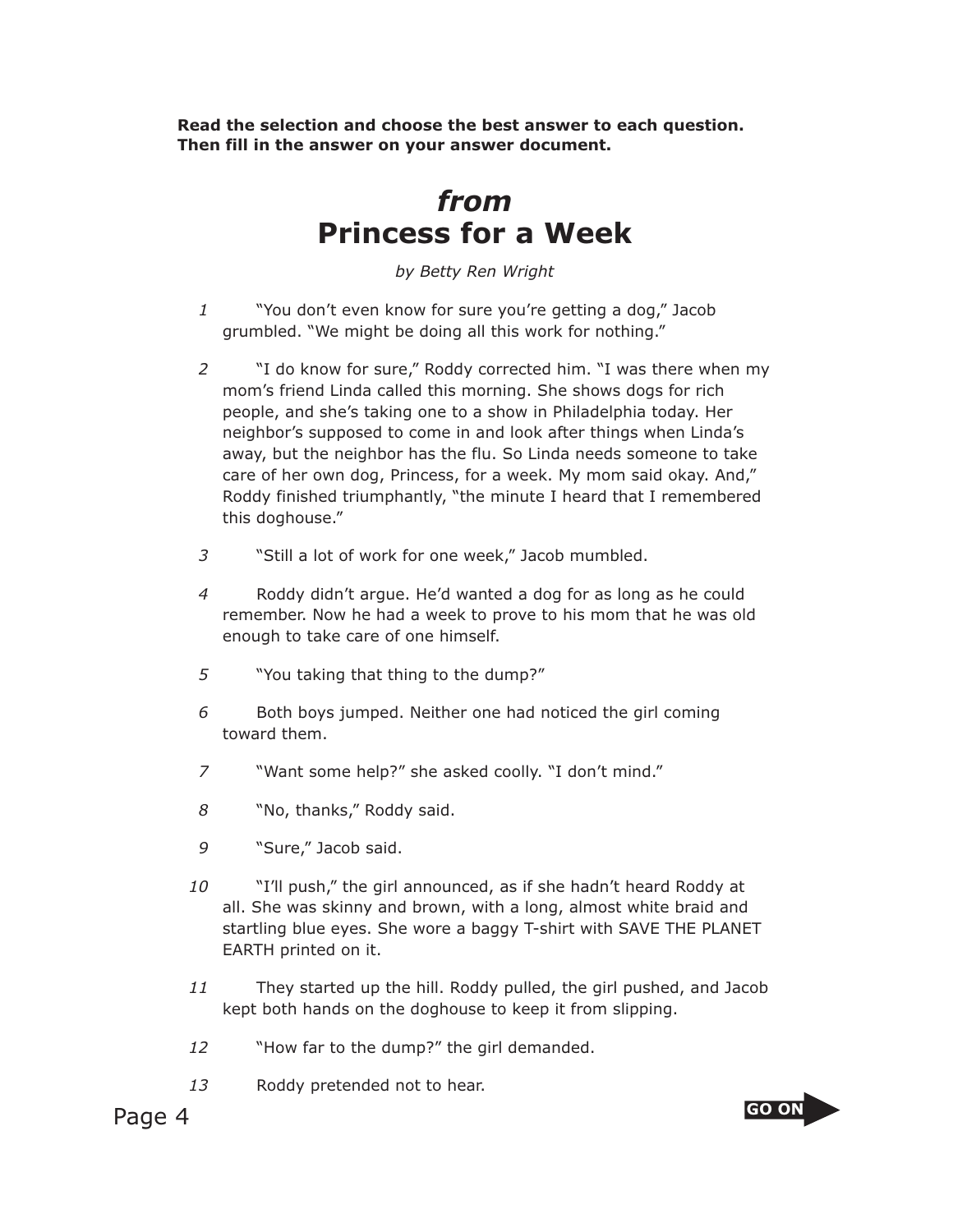- *14* "We're going to Roddy's house," Jacob explained. "He's getting a dog, and it's going to need a house."
- *15* The girl snorted. "That poor dog will drown in the first rainstorm," she said. "Look at the roof."
- *16* "The roof will be fine," Roddy snapped. "I've got plans."
- *17* The wagon began to move faster. Soon Roddy almost had to run to keep ahead of it. When he looked back he saw that Jacob was running, too. The girl was out of sight behind the wagon, but when she spoke again she wasn't panting at all.
- *18* "I'd never make a dog sleep in a doghouse," she said. "I'd have it in my bedroom. Right on my bed."
- *19* What a pain she was! "Stop pushing," Roddy growled. "This is where I live."
- *20* The girl's head popped up from behind the doghouse. "You're kidding!" she exclaimed. "You're Roddy Hall? I didn't know you were getting a dog. That's great!"
- *21* "The dog isn't here yet," Roddy told her. "She's coming today."
- *22* "Princess," Jacob added. "That's her name."
- *23* The girl's blue eyes narrowed. She looked at Jacob, then at Roddy. Then she looked down at the doghouse.
- *24* "You are *so* not bright," she said. "I'm Princess. Princess Thornberry. My stepmother Linda dropped me off an hour ago. And if you think I'm going to sleep in a broken down doghouse, you're crazy. Your mom said I get the bedroom with all the dinosaur posters."
- *25* Roddy blinked. "Now just wait," he sputtered. "You're not—you can't—you're not a dog."
- *26* "Smart kid," the girl said. "You should be a detective."
- *27* Roddy was stunned. Whoever heard of a girl called Princess? "I don't believe you," he said faintly.
- *28* "I do." Jacob sighed. "I just knew we were doing all this work for nothing." He poked Roddy with his elbow. "That's your bedroom she's talking about," he said. "The bedroom with all the dinosaur posters. Maybe you're the one who gets to sleep in the doghouse tonight."

Copyright © 2006 by Betty Ren Wright. Reprinted from PRINCESS FOR A WEEK by permission of Holiday House.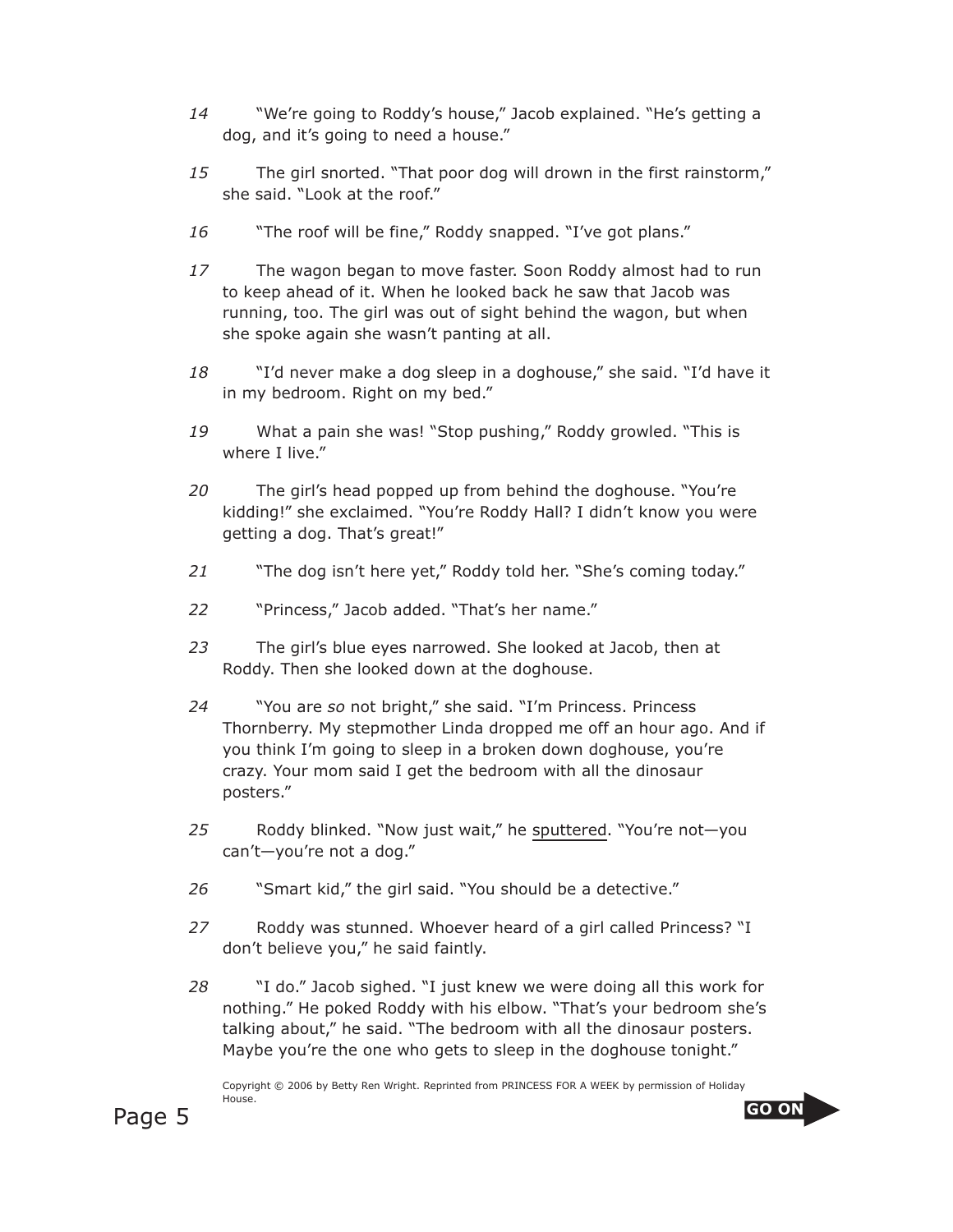- **1** What is Roddy's reason for moving the doghouse soon after he overhears his mother's telephone conversation?
	- **A** He thinks repairing the doghouse will be a fun project.
	- **B** He wants to spend time with Jacob before a new dog keeps him too busy.
	- **C** He is expecting to meet Princess on his way home with the doghouse.
	- **D** He wants to show that he can be responsible enough to own a dog.

- **2** In paragraph 25, the word sputtered means
	- **F** spoke in a confused way
	- **G** acted out in an amusing way
	- **H** made a polite suggestion
	- **J** moved at a slow pace

- **3** Which of these is a lesson Roddy learns in the story?
	- **A** Teamwork is important when trying to accomplish a goal.
	- **B** Relying on good friends is helpful in difficult situations.
	- **C** Drawing conclusions without enough information can lead to mistakes.
	- **D** People should not judge others by their appearance.

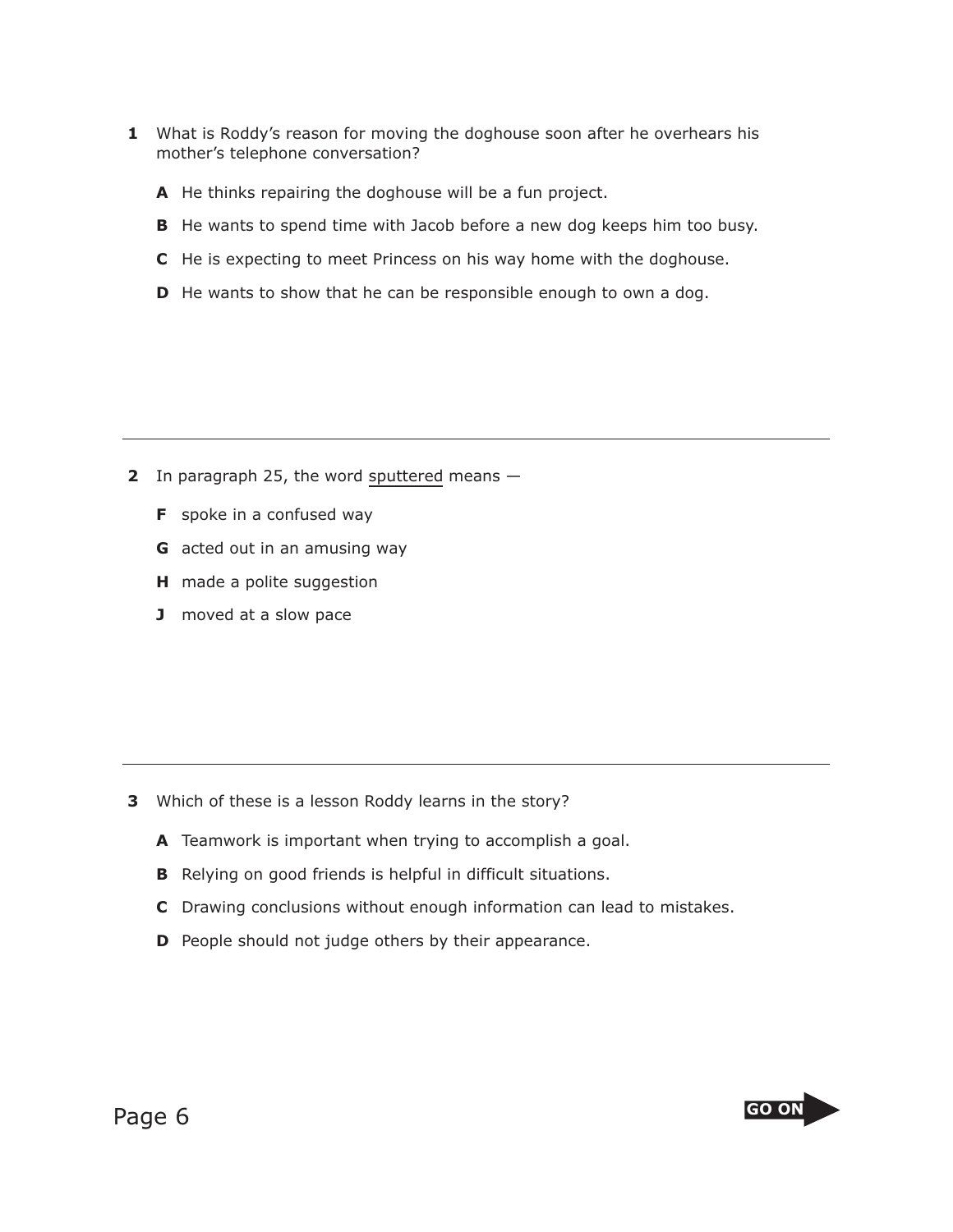- **4** In paragraphs 16 and 19, Roddy's reaction to Princess shows that Roddy is
	- **F** appreciative of her help
	- **G** disappointed with her efforts
	- **H** inspired by her ideas
	- **J** annoyed by her comments

**5** How does Jacob know that the girl is telling the truth about being Princess?

- **A** She is excited to hear that Roddy is getting a dog.
- **B** She offers to help the boys without being asked.
- **C** She points out that the doghouse is in need of repairs.
- **D** She is able to describe Roddy's bedroom.

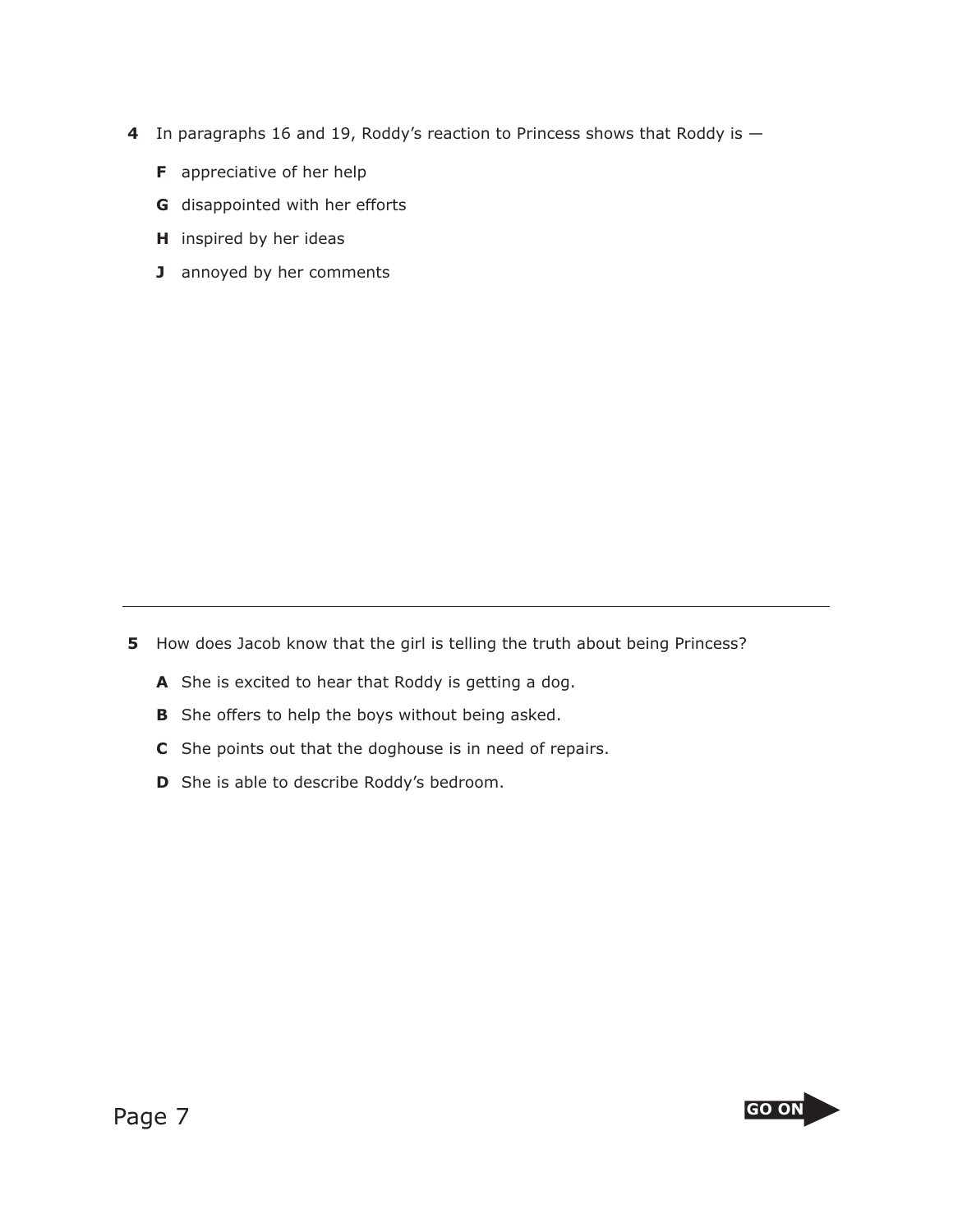**6** Read these sentences from paragraph 26.

*"Smart kid," the girl said. "You should be a detective."*

These sentences suggest that Princess thinks that —

- **F** Roddy shouldn't waste his time working on the doghouse
- **G** Roddy's observation was obvious
- **H** Roddy is an intelligent person
- **J** Roddy is a good listener

- **7** Which sentence best foreshadows what happens at the end of the story?
	- **A** *"We might be doing all this work for nothing."*
	- **B** *"So Linda needs someone to take care of her own dog, Princess, for a week."*
	- **C** *"You taking that thing to the dump?"*
	- **D** *"He's getting a dog, and it's going to need a house."*